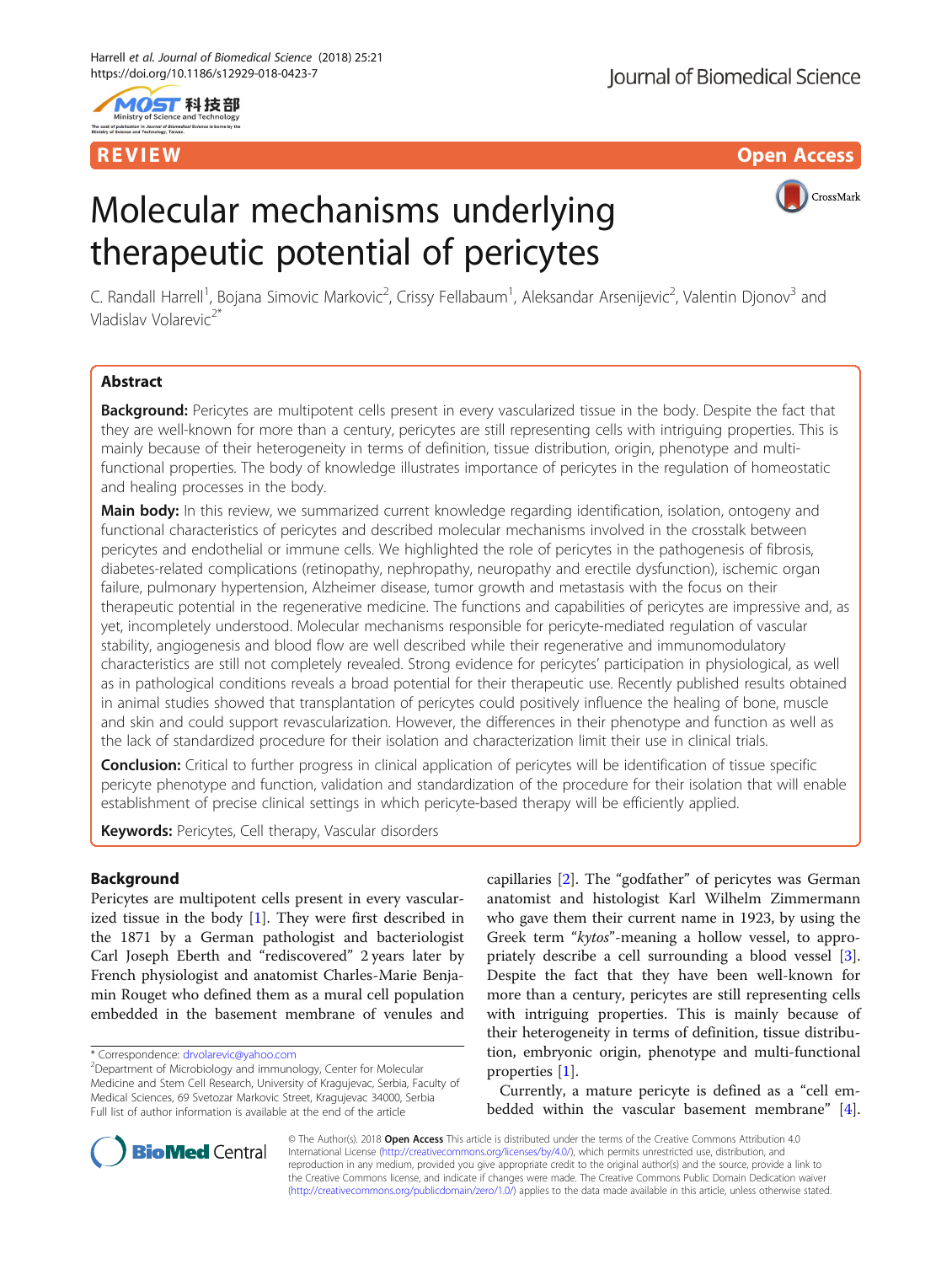Another commonly applied defining criterion is the presence in microvessels, (capillaries, postcapillary venules, and terminal arterioles), but this definition has been challenged by observations of subendothelial pericyte-like cells in large vessels [\[5](#page-8-0)]. Pericytes, vascular smooth muscle cells (vSMCs), fibroblasts, macrophages, and even epithelial cells can be found in the periendothelial location. Since there is no available molecular marker that can be used to specifically distinguish pericytes from vSMCs or other mesenchymal cells, the term pericyte is often used in the literature to designate any microvascular periendothelial mesenchymal cell. Thus, as a compromise nowadays, pericytes are usually defined by using several criteria including location, morphology, and expression of several markers.

Herewith, we summarized current knowledge regarding identification, isolation, ontogeny and functional characteristics of pericytes and described molecular mechanisms involved in crosstalk between pericytes and endothelial cells (ECs) or immune cells. Additionally, we highlighted the role of pericytes in the pathogenesis of several diseases with the focus on their therapeutic potential in the regenerative medicine.

# Origin, isolation, identification and morphology of pericytes

Pericytes are heterogenous in terms of embryonic origin. Ectoderm-derived neural crest gives rise to pericytes in the central nervous system and thymus while in lung, heart, liver and gut, the mesothelium is the main source of pericytes. In most other organs, pericytes derive from the mesoderm; specifically, the sclerotomal compartment [\[6](#page-8-0)]. Interestingly, it was recently revealed that some of the pericytes in the embryonic skin and brain had hematopoietic origin indicating that pericytes within the same tissue may be heterogeneous in their origin [[7\]](#page-8-0).

For research purposes, pericytes were most usually isolated from bovine retina or brain since the highest density of pericytes to ECs has been observed in these organs [[8\]](#page-8-0). The other alternative sources for pericytes isolation were skeletal muscle, adipose tissue, skin, placenta, umbilical cord, bone marrow, kidney and liver [[9,](#page-8-0) [10\]](#page-8-0).

Due to the heterogeneity of pericytes, several markers were usually used for their identification (Fig. 1): platelet-derived growth factor receptor β (PDGFRβ): receptor with tyrosin kinase activity, involved in pericytes proliferation and recruitment [[11\]](#page-9-0); nerve-glial antigen-2 (NG2): membrane chondroitin sulfate proteoglycan involved in pericyte recruitment to tumor vasculature [[12\]](#page-9-0); CD146: transmembrane glycoprotein that functions as a Ca2 + –independent cell adhesion molecule [[13](#page-9-0)]; the regulator of G-protein signaling-5 (RGS5): a GTPaseactivating protein, expressed on activated pericytes during vessel remodeling and tumor development  $[14]$  $[14]$ ;  $\alpha$ smooth muscle actin (α-SMA) and desmin: structural proteins, important for pericyte contraction and regulation of blood pressure; aminopeptidase N (CD13): membrane zinc-dependent metalloprotease, expressed mainly on brain pericytes; glioma-associated oncogene (Gli1): zinc finger protein, effector of Hedgehog signaling pathway, involved in pericyte-mediated modulation of fibrosis and in the maintenance of peritubular capillary



platelet-derived growth factor receptor β (PDGFRβ): receptor with tyrosin kinase activity, involved in pericytes proliferation and recruitment; nerve-glial antigen-2 (NG2): membrane chondroitin sulfate proteoglycan involved in pericyte recruitment to tumor vasculature; CD146: transmembrane glycoprotein that functions as a Ca2 + −independent cell adhesion molecule; the regulator of G-protein signaling-5 (RGS5): a GTPaseactivating protein, expressed on activated pericytes during vessel remodeling and tumor development; α-smooth muscle actin (α-SMA) and desmin: structural proteins, important for pericyte contraction and regulation of blood pressure; aminopeptidase N (CD13): membrane zincdependent metalloprotease, expressed mainly on brain pericytes; glioma-associated oncogene (Gli1): zinc finger protein, effector of Hedgehog signaling pathway, involved in pericyte-mediated modulation of fibrosis and in the maintenance of peritubular capillary health and T-box transcription factor TBX18 (Tbx18): involved in the development of the heart and coronary vessels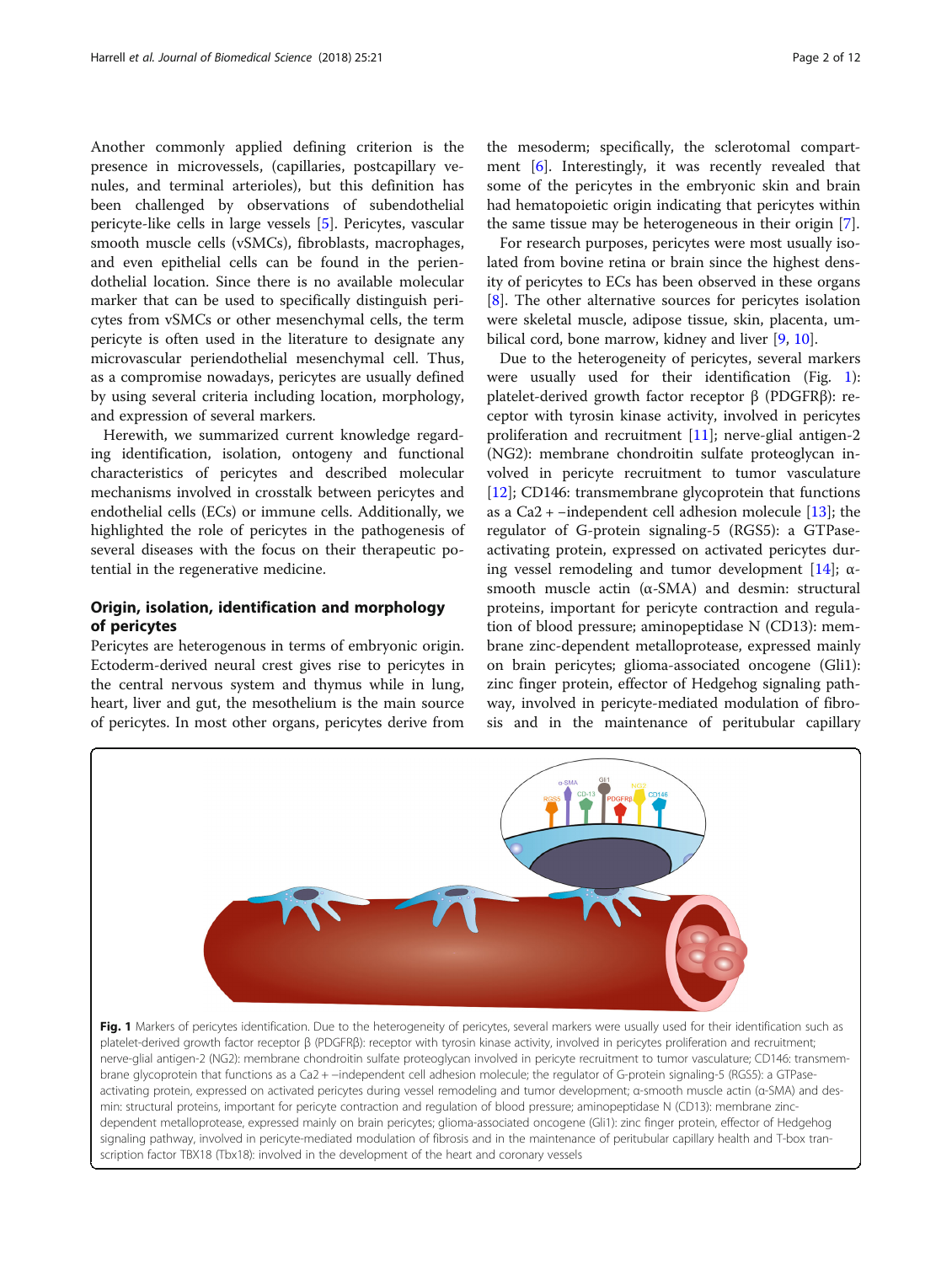health [\[15,](#page-9-0) [16](#page-9-0)] and T-box transcription factor TBX18 (Tbx18): involved in the development of the heart and coronary vessels [[17](#page-9-0)]. Importantly, none of these markers are pericyte specific; since they are also expressed by other cell types [for example PDGFRβ is a well-known marker of fibroblasts [\[18](#page-9-0)], while NG2 is expressed on macrophages] [\[5](#page-8-0)]. Moreover, not all pericytes express every single marker; their expression is dynamic and varies between organs (Table 1), developmental stages, activation/maturation state, and across individual microvascular networks.

Morphology of pericytes is determined by their localization and the content of α-SMA. Mid-capillary pericytes have lack of α-SMA and are elongated and more spindle shaped, while pre- and post-capillary pericytes contain varying amounts of α-SMA and are shorter and stellate-shaped [[23](#page-9-0)]. The typical mature capillary pericyte has a nearly rounded cell body characterized by minimal cytoplasm, a prominent, discoid nucleus and projecting processes which wrap around associated capillaries [[24\]](#page-9-0). The primary processes give rise to secondary perpendicular processes which are firmly attached to the endothelium by their tips [\[5](#page-8-0)]. Microtubules stretch along the primary and secondary cytoplasmic extensions. Desmin and vimentin-containing intermediate filaments are mostly concentrated within the primary extensions while actin, myosin, and tropomyosin-containing microfilaments are concentrated beneath the plasma membrane, in inner surface membrane facing the endothelium. The outer, abluminal pericyte surface is characterized by the presence of numerous flask-shaped or spherical invaginations of the plasma membrane, named plasmalemmal vesicles or caveolae [\[5](#page-8-0)].

From their position on the outer surface of the blood vessel, pericytes interact with ECs, which reside on the other side of the basement membrane. The number and size of pericyte-endothelial contacts vary between tissues, and can increase up to 1000 for a single endothelial cell. The majority of these contacts are of peg-socket type, in which pericyte cytoplasmic fingers (pegs) are inserted into endothelial invaginations (pockets). Other contact morphologies include occluding contacts and adhesion plaques that strengthen adherence between ECs and pericytes. The occluding contacts are located at the edge of the pericyte processes and through them membranes of pericytes and ECs come very close to each other enabling straightway contact between these cells. The adhesion plaques, which provide adherence between the ECs and the pericytes, represent fibronectin-reach microfilament bundles attached at the pericyte plasma membrane and electron-dense material in the opposing endothelial cytoplasm. These are the sites where N-cadherin-based connections are formed between ECs and pericytes [\[5](#page-8-0), [14](#page-9-0), [25](#page-9-0)].

# Signaling pathways involved in the crosstalk between pericytes and ECs

Distribution of pericytes within the tissue microenvironment and their interaction with ECs are regulated by blood flow and oxygen content [[26](#page-9-0)]. The anatomical relationship and close interactions between pericytes and ECs are important for paracrine or juxtacrine signaling involved in processes of vascular development and stability. Recruitment of pericytes to the endothelium and their crosstalk with ECs is mediated by multiple pathways which are critically involved in embryonic and tumor angiogenesis (Fig. [2\)](#page-3-0).

During embryonic development, PDGF-B is released from ECs and binds to PDGFRb, expressed on the surface of developing pericytes. As a result, PDGFRbpositive pericytes (or their progenitors) are co-recruited to the angiogenic sprouts [\[5](#page-8-0)]. Postnatally, PDGF-B/ PDGFRb signaling is involved in the pericyte recruitment to the tumors and in mural cell recruitment and vessel maturation in thalidomide-treated patients with hereditary hemorrhagic telangiectasia [\[5](#page-8-0), [27\]](#page-9-0).

**Table 1** The differences of pericyte markers in different tissues and organs

| Tissue/organ    | Markers                                                                                                                                                              |
|-----------------|----------------------------------------------------------------------------------------------------------------------------------------------------------------------|
| <b>Brain</b>    | · potassium channel complex Kir6.1+<br>• Nerve-glial antigen-2 (NG2)+<br>$\cdot$ Desmin+<br>• Platelet-derived growth factor receptor $\beta$ (PDGFR $\beta$ )+ [19] |
| Retina          | • Nerve-glial antigen-2 (NG2)+<br>• Platelet-derived growth factor receptor $\beta$ (PDGFR $\beta$ )+<br>• a-smooth muscle actin (a-SMA)- [20]                       |
| Kidney          | • Endosialin (CD248)+<br>• Platelet-derived growth factor receptor $\beta$ (PDGFR $\beta$ )+<br>· ecto-5'-nucleotidase (CD73)+<br>· collagen (Col)1a1+ [21]          |
| Skeletal muscle | • alkaline phosphatase+<br>• Nerve-glial antigen-2 (NG2)+<br>• a-smooth muscle actin (a-SMA)+<br>$\cdot$ Desmin+ [22]                                                |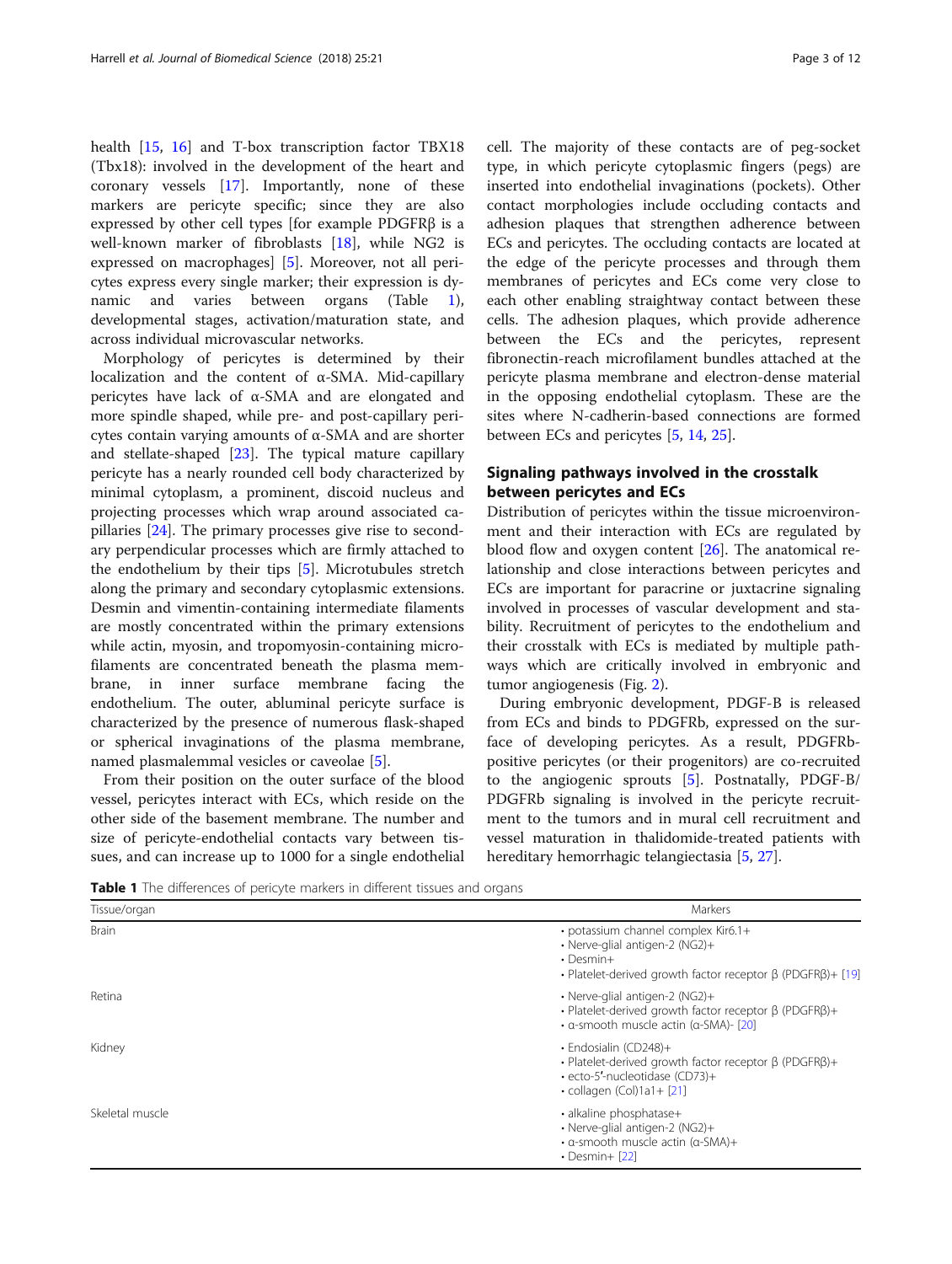<span id="page-3-0"></span>

Reciprocal orientation to the PDGF-B/PDGFRb signaling has an Angiopetin-1 (Ang-1)/Tie-2 paracrine loop where Ang-1 is produced by pericytes while Tie-2 is expressed on ECs. Ang-1 through the binding to the Tie-2 regulates maturation and integrity of ECs [[28](#page-9-0)–[30](#page-9-0)]. Pericyte-derived Ang-1 provides stabilizing signals to the endothelium that reduce vascular permeability and increase higher-order structure, quiescence, and functionality of the vessel network during development of the cardiovascular system and after vascular injury [\[5](#page-8-0)]. Additionally, Ang-1 may promote pericyte recruitment through heparin-binding epidermal growth factor (HB-EGF) signaling. HB-EGF, expressed by ECs binds to the EGF receptors (ErbBs) 1 and 4, expressed on pericytes and regulates their migration [[31\]](#page-9-0).

Another pathway recently implicated in pericyte recruitment is stromal-derived factor 1-a (SDF-1a)/CXCR4 axis which activation promotes pericyte migration in vitro and in vivo, during tumor angiogenesis [[32\]](#page-9-0). SDF-1a acts synergistically with stem cell factor and interleukin (IL)-3 to mediate pericytes recruitment during the

formation and maturation of endothelial tube [\[33\]](#page-9-0) and activation of this molecular pathway can be stimulated by PDGF-B [[32\]](#page-9-0).

A huge number of studies have demonstrated the pivotal role of transforming growth factor beta (TGF-β) signaling for regulation of pericytes and ECs proliferation and differentiation as well as generation of new blood vessels [\[5](#page-8-0), [25](#page-9-0), [34](#page-9-0)–[37](#page-9-0)]. TGF-β signaling is involved in pericytes: ECs crosstalk during vascular development in embryogenesis and carcinogenesis [[5](#page-8-0)]. Both pericytes and ECs express receptors for  $TGF- $\beta$  and are able to$ produce latent forms of this growth factor, but its activation is a consequence of the interplay between these cells [\[38\]](#page-9-0). Moreover, TGF-β, in cooperation with Notch, a well-known modulator of angiogenic sprouting [[39](#page-9-0), [40\]](#page-9-0), regulate expression of N-cadherin in adhesion plaques between ECs and pericytes and control maturation of blood vessels [[41\]](#page-9-0). A critical Notch ligand in this context is Jagged-1 (Jag-1) expressed on ECs and induced in pericytes as part of an autoregulatory loop of Jag-1/ Notch3 signaling [\[42](#page-9-0)].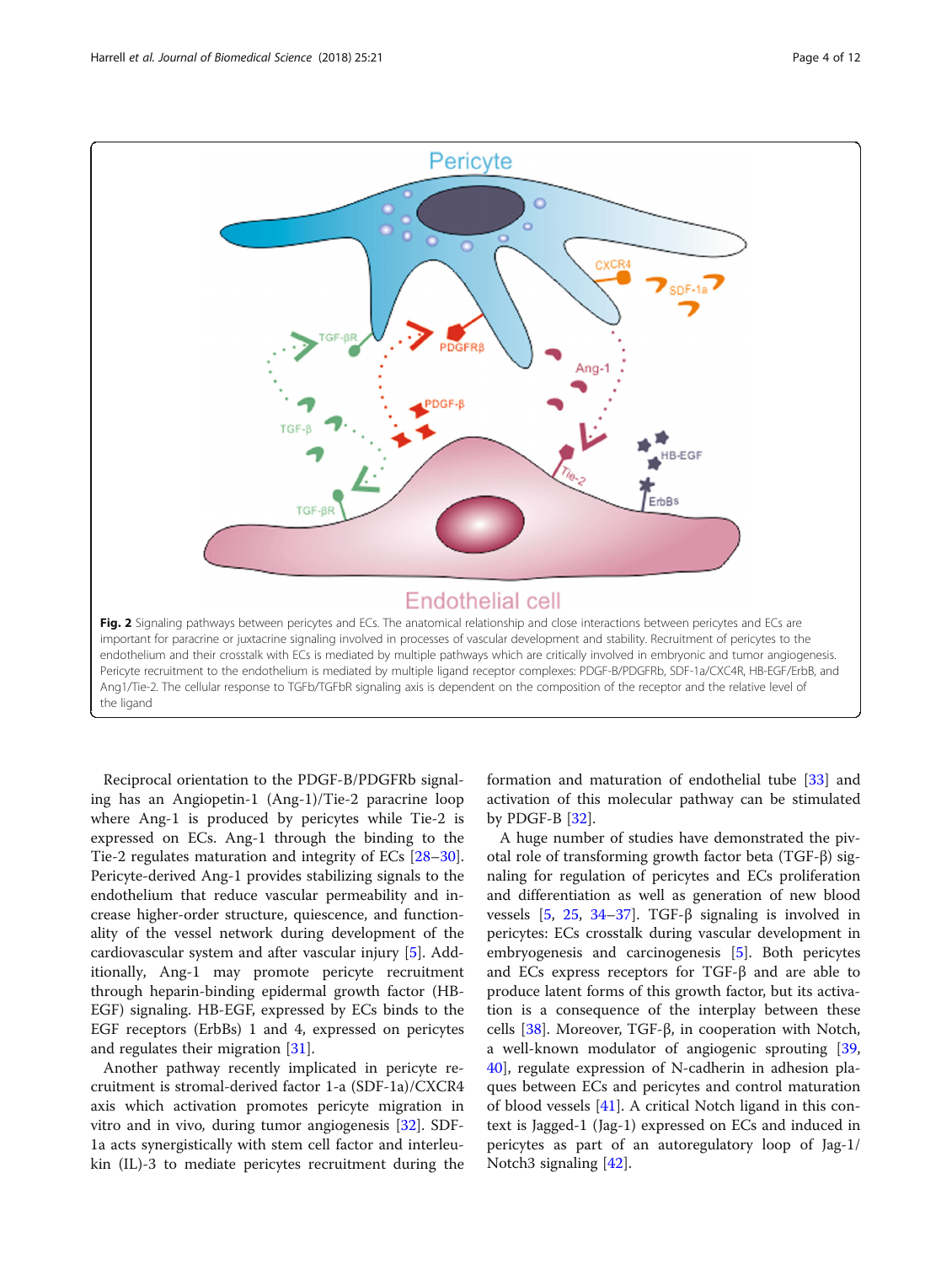# Physiological function of pericytes

Interaction between pericytes and ECs is crucially important for the integrity and maintenance of the basement membrane of the vessel wall [\[43](#page-9-0)]. The contact between pericytes and ECs allows pericytes to regulate blood flow within vessels [[44\]](#page-9-0). Pericyte to ECs ratio differs from tissue to tissue and is mainly dependent on blood pressure levels [[45\]](#page-9-0). In the retina and central nervous system this ratio is 1:1, in the skin and lung the ratio is 1:10, while in the striated muscle this ratio is 1:100 [[45\]](#page-9-0). It was recently revealed that microRNAs (miRNAs), are critical mediators in modulating perycite:EC crosstalk. MiR-145, identified in brain and kidney pericytes, targets transcription factor Friend leukemia integration 1 (Fli1) in ECs end regulates cell migration [[46\]](#page-9-0).

Additionally, pericytes mechanically regulate vessel wall integrity and serve as signaling mediators of ECs behavior. Pericytes in paracrine manner affect proliferation and maturation of ECs and are able to promote generation of new vessel sprouts when it is appropriate or to inhibit aberrant pro-angiogenic behavior of ECs when vessel sprouting is not required [\[30](#page-9-0)].

Pericytes:ECs interactions are affected not only by biochemical factors such as ligand–receptor kinetics, but also through the pericytes' exertion of mechanical forces that are communicated to nearby ECs through either direct strain or indirect mechanical stiffening of the underlying nonlinear elastic substrata [[47](#page-9-0)]. There is accumulating evidence that mechanical microenvironments, such as blood pressure, fluid shear stress, and cyclic strain, affect pericyte:ECs cross-talk and function.

When mechanical strain applied to ECs, ECs are activated and re-enter the cell cycle. Pericyte contraction, resulting with the attendant strain of the ECs environment, serves as an early mechanical cue that promotes activation of ECs and development of capillary-like endothelial sprouting [[48\]](#page-9-0).

Fluid shear stress induces up-regulation of "a disintegrin and metalloproteinase with thrombospondin motif 1 (ADAMTS-1)" in ECs, a metalloproteinase that is crucially important for vascular regression [[49](#page-9-0)]. Pericytes, exposed to shear stress, provide adaptive and protective mechanism to endothelial damage by increasing expression of "tissue inhibitor of matrix metalloproteinase 3 (TIMP-3)", which counter-regulates endothelial ADAMTS-1 and prevents matrix degradation enabling maintenance of vascular stability [[50](#page-9-0)]. Interaction between pericytes and ECs under shear stress is regulated by miR-27. Flow-induced overexpression of miR-27 increased pericyte adhesion to ECs while inhibition of miR-27 reduced pericyte coverage of ECs tubes in vitro and pericytes coverage of endometrial vessels in the murine uterus in vivo [\[51](#page-9-0)].

Pericytes play an important role in intussusceptive angiogenesis, as well  $[52]$  $[52]$ . By electronic microscopy we observed that pericytes are recruited during the initial and final phases of vascular pillar formation in several organs [[53](#page-9-0), [54\]](#page-9-0). Similar as in sprouting angiogenesis, PDGF-B/PDGFRb and Ang-1/Tie-2 pathways were responsible for pericyte recruitment during intussusceptive angiogenesis [[55](#page-10-0)]. Accordingly, we postulate that the recruitment of pericytes contributes either to the synthesis and mechanical stabilization of the transcapillary pillar core or to the maintenance of a low vascular permeability during intussusception [\[52\]](#page-9-0).

Recently, it has been found that pericytes may regulate the diffusion of cells and proteins from the vessel to the surrounding tissue, influencing the infiltration of the immune cells in inflamed tissues [[56](#page-10-0)–[58\]](#page-10-0). Initially, pericytes were believed to be involved only in vasoconstriction. However, in the last fifty years, different functions in physiological processes are assigned to pericytes. First of all, pericytes co-create the walls of the microvessels (capillaries, terminal arterioles and postcapillary venules) since their long processes encircle the abluminal surface of these vessels and attribute structural integrity to the vessel wall [\[59](#page-10-0)]. Additionally, pericytes are involved in the preservation of vascular homeostasis, including regulation of blood flow, angiogenesis, structural stabilization of the vasculature, and vascular permeability. This is of particular importance in the central nervous system and retina, where pericytes form blood-brain barrier and blood-retinal barrier where pericyte density form a filter which protects brain and retina cells from potentially toxic blood-derived factors [[45\]](#page-9-0). Many pericyte functions are tissue specific and depend on the morphological and functional characteristics of pericytes residing in specific microenvironments: pericytes regulate ultrafiltration in the kidneys [\[60](#page-10-0)], maintain the homeostasis of the vascular niche in bone marrow [[61\]](#page-10-0) and are involved in the remodeling of the extracellular matrix [ECM] in the fenestrated endothelium of the liver [[62\]](#page-10-0).

Moreover, emerging evidence demonstrates the involvement of pericytes in modulation of immune response [\[2](#page-8-0)]. Pericytes constitutively expressed major histocompatibility complex [MHC] class I but not MHC class II or the co-stimulatory molecules CD80 or CD86. However, in vitro IFN-γ treatment can induce the expression of MHC class II by all types of pericytes indicating their potential to act as professional antigen presenting cells. These findings are of particular importance since in vivo, in the presence of inflammatory cytokines [IFN-γ, IL-17, TNF-α and IL-1β] pericytes secrete a plethora of chemokines and cytokines and attract im-mune cells to the site of inflammation [\[2](#page-8-0)]. CD4 + IFN- $\gamma$ producing Th1 cells, CD8+ cytotoxic T lymphocytes and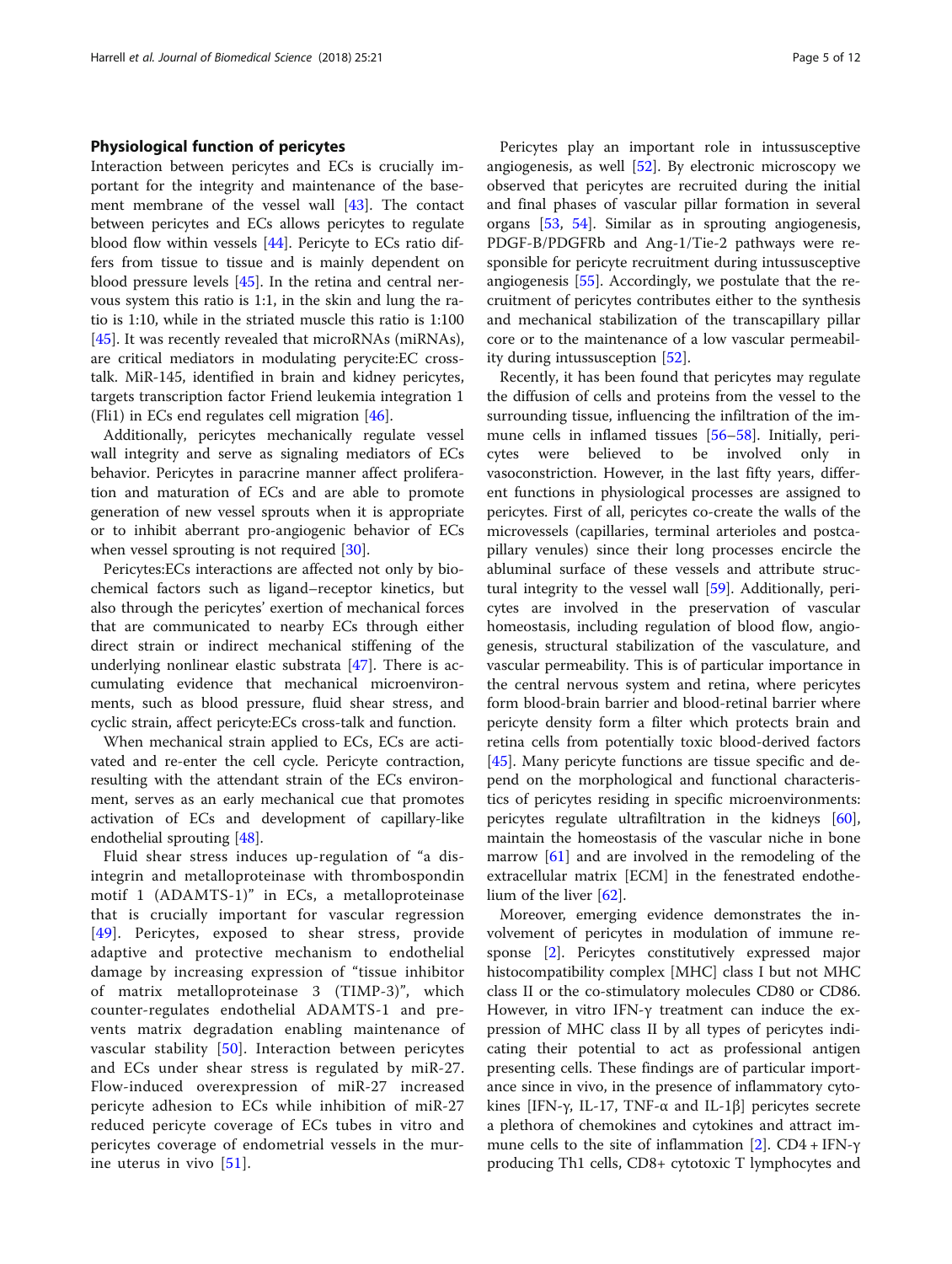natural killer (NK) cells migrate in the inflammatory microenvironment attracted by CXCL10 released by pericytes, while pericyte-derived CXCL8 and CXCL1 are involved in recruitment of neutrophils. Additionally, pericytes produce CCL2, CCL3 and CCL5 which bind to CCR2, CCR1 and CCR5 and modulate monocyte, macrophage, CD4 + Th1, CD8, and NK cell trafficking [[63,](#page-10-0) [64\]](#page-10-0). Pericytes, activated by inflammatory cytokines, overexpress adhesion molecules that facilitate transendothelial migration of immune cells [[65\]](#page-10-0). Pericytes promote "abluminal crawling" of neutrophils through the interaction between pericyte-expressed intercellular adhesion molecule 1 [ICAM-1] with neutrophil-expressed lymphocyte function-associated antigen 1 (LFA-1) [\[56](#page-10-0)]. At the same time, pericytes relaxation facilitates neutrophil extravasation [[57\]](#page-10-0). Similarly, pericytes are implicated in modulating trafficking of T cells, as well. They control mature T cell transmigration across the endothelium from the thymus into circulation [[2\]](#page-8-0). Lipopolysaccharide (LPS)-activated human brain pericytes significantly increase expression of both ICAM-1 and vascular cell adhesion molecule 1 (VCAM-1) which promote adhesion of peripheral blood lymphocytes to pericytes enabling their crosstalk. IFN-γ-stimulated human placental pericytes express program death ligand (PD-L1) and PD-L2 that binds to PD on activated T cells and suppresses their proliferation or renders them anergic in contact-dependent manner. Additionally, retinal pericytes may inhibit T cell proliferation and activation in paracrine manner, through the production of immuno-suppressive IL-10 [[66](#page-10-0)]. Importantly, in TGF-β dependent manner, pericytes are able to promote generation of immunomodulatory CD4 + CD25 + FoxP3+ regulatory T cells confirming their immunosuppressive potential [[67](#page-10-0)].

A fact that pericytes are cells with immunomodulatory characteristics and that most of them are derived from mesoderm, indicated their resemblance with perivascular mesenchymal stem cells (MSCs), multipotent, selfrenewable cells that, upon injury, promote tissue repair by suppressing immune response and inflammation [[68](#page-10-0)– [72\]](#page-10-0). The use of molecular markers to separate MSCs from other perivascular populations and evidences from refined lineage tracing models indicate that the perivascular MSC might originate pericytes in some organs. It was hypothesized that, upon tissue injury, pericytes, in a similar manner as MSCs, become activated in response to released inflammatory mediators and act as genuine MSCs to attenuate inflammation and promote tissue repair [\[73](#page-10-0)]. In line with this hypothesis is data obtained after the analysis of human bone marrow-derived MSC and human retinal CD146+ pericytes [[23\]](#page-9-0) that indicate similarities in morphology and differentiation potential between MSCs and pericytes. These two cell populations have the same morphology, share the expression of 22

cell surface molecules, and have the same capacity to differentiate toward osteogenic, adipogenic, and chondrogenic lineages in vitro [\[23\]](#page-9-0). However, perivascular MSCs and pericytes significantly differ in the expression of structural proteins: desmin and α-SMA. While capillary pericytes are consistently positive for desmin [both under culture conditions and in vivo], MSCs isolated from mouse, rat and human tissues are all negative for desmin [[74](#page-10-0)–[78](#page-10-0)]. The observation that only some subsets of pericytes express  $\alpha$ -SMA, leads several researchers to postulate that  $\alpha$ -SMA(+) pericytes are more likely to carry out a structural support at the blood vessel wall while  $α-SMA(-)$  pericytes possess MSC-like regenerative and immunomodulatory characteristics [\[23](#page-9-0)]. In line with these findings, further studies should be conducted paving the way for clarifying relationship between perivascular MSCs and pericytes, two immunosuppressive types of cells crucially involved in tissue repair and regeneration.

# Pathological roles of pericytes

Since pericytes regulate angiogenesis and inflammation, they play an important role in the pathogenesis of fibrosis, ischemic organ failure, tumor growth and metastasis, and their number was significantly altered in several pathologies including diabetes and diabetes-related complications, pulmonary hypertension and Alzheimer disease.

Pericytes may contribute to the development of fibrosis in two ways: directly by producing collagen [[79](#page-10-0)] or indirectly by differentiating into myofibroblasts, α-SMA expressing and collagen producing cells, responsible for the expansion of fibrotic tissue [[80\]](#page-10-0). Accumulating evidence indicates that PDGFRb and α-SMA-expressing pericytes may constitute a source of myofibroblast progenitors in the liver, kidney and the skin [\[81](#page-10-0)–[84\]](#page-10-0), indicating pericytes as myofibroblasts-generating cells. MiR-132 was recently identified as an important mediator involved in proliferation of pericyte-derived miofibroblasts and development of renal fibrosis. Analysis of fibrotic kidneys revealed significantly higher expression of miR-132 in pericyte-derived myofibroblasts while silencing of miR-132 counteracts the progression of renal fibrosis by selectively decreasing myofibroblast proliferation [[85\]](#page-10-0).

Pericytes are recruited into tumor blood vessels in PDGF-B/PDGFRb, HB-EGF/Erb and SDF-1a/CXCR4 dependent manner [[27,](#page-9-0) [86](#page-10-0), [87](#page-10-0)]. Being a ubiquitous part of the tumor microenvironment, pericytes regulate both neo-angiogenesis and vessel permeability, playing an important role in vascularization and blood supply of rapidly growing tumors [\[88\]](#page-10-0). In contrast to the healthy tissue vasculature, tumor vessels are characterized by irregular shape and a disorganized architecture with highly dysfunctional and leaky endothelial cell layers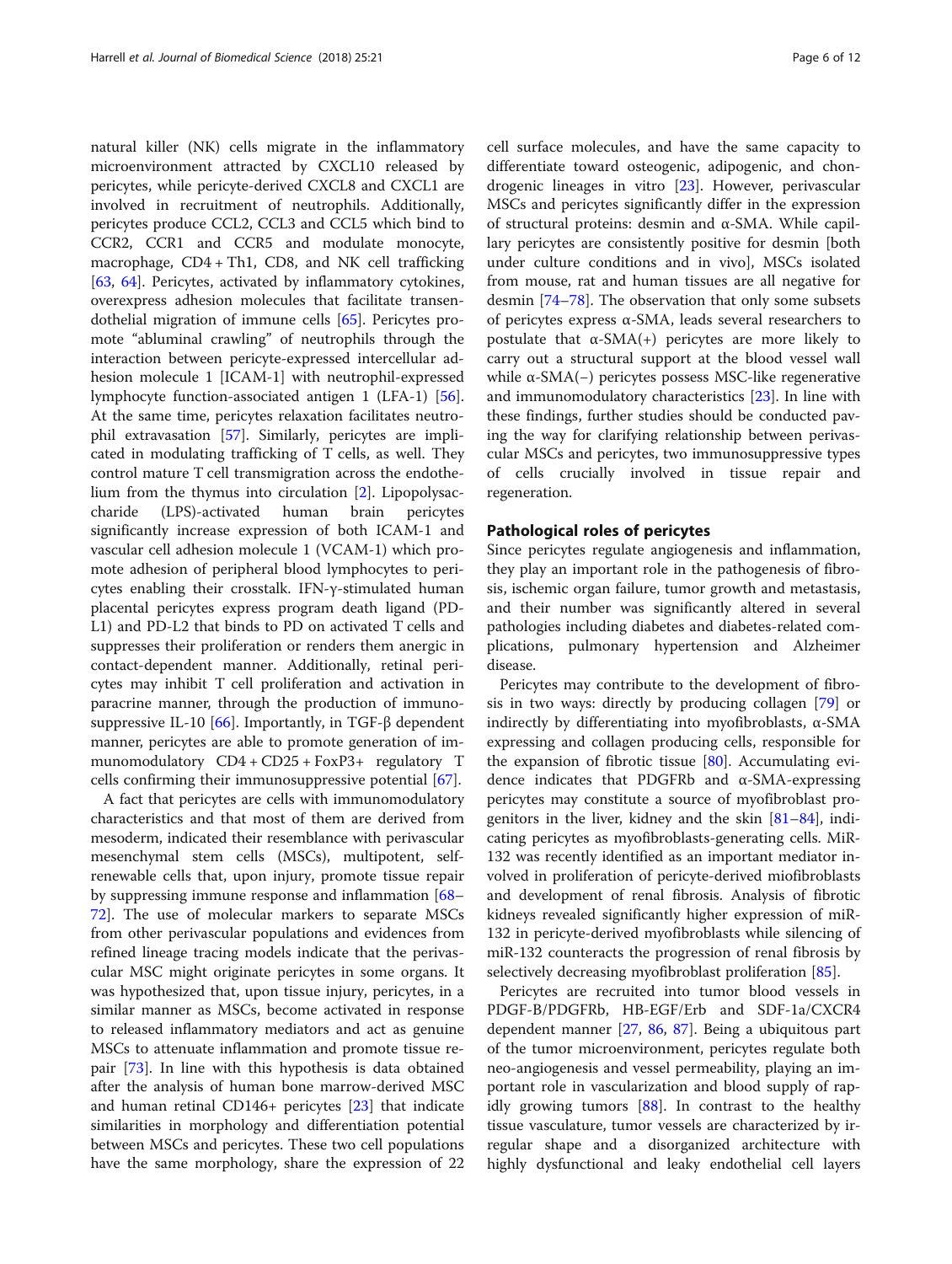[[89\]](#page-10-0). Also, the extent of pericyte coverage on tumor vessels is significantly reduced when compared to normal tissues. Moreover, pericytes are very firmly associated to the endothelial cells within tumors. It was assumed that hypoxia-induced expression of VEGF-A activates pericytes resulting with their consequent detachment from basement membrane of tumor vessels. In line with this hypothesis are data obtained after pharmacological blockade of VEGF-A showing increased pericyte coverage and attachment to the vascular wall, normalization of tumor vasculature [\[90\]](#page-10-0) and an improved oxygen, drug, and nutrient delivery to the tumor [\[91](#page-10-0)].

Additionally, pericyte deficiency increases interstitial fluid pressure [[5\]](#page-8-0), which might promote metastasis enabling passive flow of detached tumor cells into the circulation through leaky endothelial cell layers. Accordingly, it was hypothesized that pericytes play an important role in suppression of metastasis being a part of a physical barrier to vascular dissemination and/or extravasation of malignant cells. Based on these findings, it can be concluded that modulation of pericyte number and activity could be considered as new approach in anti-tumor therapy since normalization of tumor vessel significantly improves drug and chemotherapy delivery to the tumor and prevents metastasis.

One of the earliest hallmarks of diabetes and related complications (limb ischemia, retinopathy, nephropathy, neuropathy, erectile dysfunction) is the loss of pericytes which causes regression of the microvasculature leading to leaking of fluids, leukocyte adhesion to the vasculature and hypoxia in the damaged area. Reduced number of pericytes seen in diabetic patients is a consequence of hyperglycemia-induced apoptosis of pericytes which mainly happens due to an increase in production of reactive oxygen species (ROS) that disrupt mitochondrial membrane of pericytes, resulting with the release of cytochrome C and the activation of the caspase-3 dependent apoptotic cascade. Another mechanism by which hyperglycemia-induced oxidative stress can cause pericyte loss is through the generation of advanced glycation end-products (AGEs). Through the binding to their receptors, expressed on the membrane of pericytes, AGEs induce apoptosis of pericytes, further contributing with their reduced number in diabetic patients [\[92](#page-10-0)].

The dysfunction, degeneration and loss of pericytes in diabetic patients are crucially important for the development of peripheral vascular complications, including diabetic limb ischemia. Mi-RNAs are considered as critical regulators of gene expression in this condition. Hyperglycemia and ischemia induce increased expression of miR-503 in ECs which is, within extracellular vesicles and microparticals, distributed to the pericytes. The integrin-mediated uptake of miR-503 in the recipient pericytes reduced expression of EfrinB2 and VEGF-A,

resulting with the impaired migration and proliferation of pericytes and consequent progression of diabetic limb ischemia [\[93](#page-10-0)].

Diabetic retinopathy, a leading cause of blindness, is one of the most common complications of diabetes mellitus [\[94\]](#page-10-0). During the progression of diabetic retinopathy, due to the apoptosis of pericytes or due to their detachment from the basement membrane, pericyte to EC ratio reduces four times causing a significant decrease in the number of functional blood vessels as well as disruption of the blood retinal barrier. These changes lead to the development of non-proliferative phase of diabetic retinopathy as a result of an increase capillary leakage, macular edema and vessel occlusion. Proliferative diabetic retinopathy, characterized by the growth of abnormal new vessels from the retina to the posterior surface of the vitreous or the iris, develops secondary to capillary occlusion and represents one of the most usually causes of the blindness.

In similar manner as in diabetic retinopathy, hyperglycemia-induced alteration in number and function of renal pericytes results with the development of diabetic nephropathy, manifested by proteinuria, progressive decline in the glomerular filtration rate and increased arterial blood pressure. High glucose causes migration of peritubular pericytes away from the capillary into the interstitial space where they differentiate into collagen-producing myofibroblasts significantly contributing to the development of tubulointerstitial fibrosis and renal dysfunction. [\[59](#page-10-0)] It is assumed that hyperglycemia-induced increased generation of ROS and enhanced expression of AGEs up-regulate expression of major pro-fibrogenic cytokine TGF-β in peritubular pericytes, podocytes and mesangial cells [[95,](#page-10-0) [96](#page-10-0)]. This is followed with the increased production and accumulation of collagen and fibronectin with the consequent development of tubulointerstitial fibrosis. Lumen of the peritubular capillaries and glomerulus become occluded leading to an increase in blood pressure, while expansion of mesangial cell matrix may result in the development of glomerular scarring significantly reducing the surface area for glomerular filtration.

Prolonged and incomplete wound healing, caused by dysfunction of pericytes and impaired angiogenesis, has been observed as a complication of diabetes mellitus [[97\]](#page-10-0). As a non-invasive method, negative pressure wound therapy (NPWT) has been demonstrated to accelerate wound healing by promoting angiogenesis [\[98](#page-10-0)]. NPWT induced overexpression of angiogenin-1 (Ang-1), Tie-2, α-SMA and collagen type IV, and significantly increased blood flow perfusion and microvessel maturation. Ang-1, primarily expressed in pericytes, serves as a vascular pro-maturation factor which binds to Tie-2 and regulates pericyte recruitment to endothelium tubes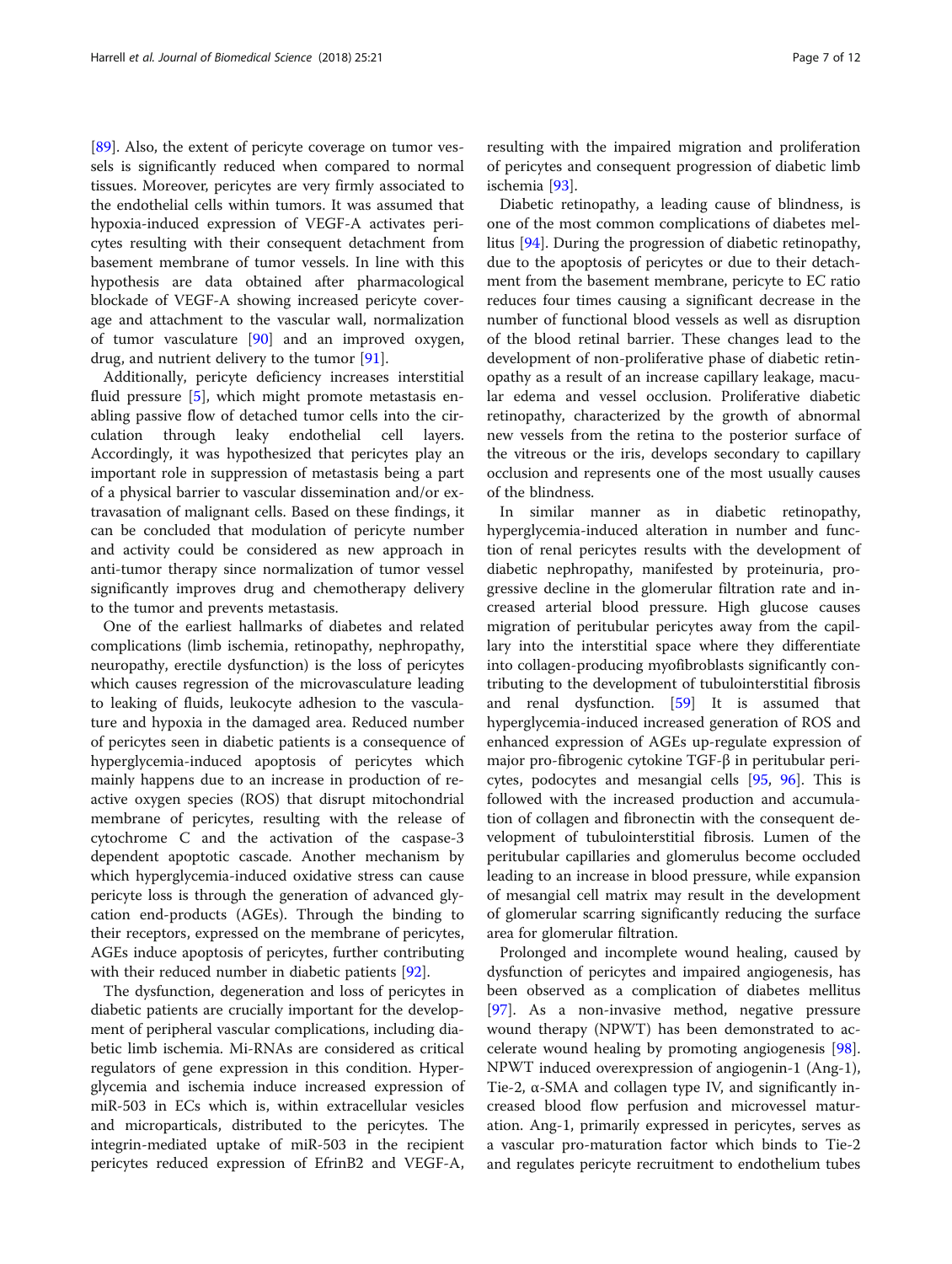[[99\]](#page-10-0). In Ang-1/Tie-2 dependent manner, NPWT induced proliferation of α-SMA + pericytes and promoted assembly of basement membrane enabling formation of an enveloped endothelium tube [\[98](#page-10-0)]. Increased number of pericytes was accompanied with enhanced deposition of collagen type IV, major basement membrane component that stabilizes vascular structure and regulates vessel morphogenesis [[100](#page-10-0)]. Pericytes and collagen type IV complemented each other and promoted the maturation of new blood vessels resulting with an increased blood flow perfusion and accelerated healing of diabetic wounds [[98](#page-10-0)].

Hyperglycemia-induced apoptosis of pericytes contributes to the development of neuropathy and erectile dysfunction in diabetic patients. Reduced number of pericytes leads to the disorganization of ECs, resulting in decreased perfusion of peripheral nerves and consequent hypoxia. The hypoxia is, in turn, responsible for oxidative stress and apoptotic cell death of pericytes which results with microangiopathies of the endoneurial capillaries [[59](#page-10-0)]. Similarly, decrease in penile pericyte number, associated with an increase in corpus cavernosum sinusoidal permeability and erectile dysfunction, were observed in animal models of diabetes mellitus type 1 [\[101\]](#page-11-0) confirming important role of pericytes in the development of diabetes-related vascular pathobiology.

Pericytes have an important role in the etiology of ischemic organ failure [\[59\]](#page-10-0). In the ischemic kidneys, pericytes differentiate into collagen producing myofibroblasts contributing to the scar formation and the development of the interstitial renal fibrosis [[102](#page-11-0)]. Similarly, pericytes are recruited to the scar tissue of infarcted myocardium and are involved in cardiac tissue remodeling [\[59\]](#page-10-0). In cerebral ischemia, pericytes produce matrix metalloproteinase (MMP)-9 resulting with the breakdown of the blood brain barrier [[103](#page-11-0)]. Dysfunction of pericytes is also observed at the blood brain barrier in patients with Alzheimer's disease [[104](#page-11-0)]. Ischemia-induced apoptosis of pericytes leads to neurodegeneration, caused by decreased cerebral blood flow and vascular breakdown accompanied with an increased accumulation of damaging molecules in the brain [[105](#page-11-0)].

Pericytes have an important pathological role in the development of pulmonary hypertension. When compared to the vessels of healthy controls, an increased number of pericytes is found in pulmonary arteries of patients suffering from pulmonary hypertension. It was assumed that these additional pericytes serve as a source of smooth muscle-like cells leading to the excessive remodeling of the pulmonary vasculature, endothelial dysfunction and development of PAH [[106](#page-11-0)].

# Potential of pericyte-based therapy: What have we learned from animal models?

Strong evidence for pericytes' participation in physiological, as well as in pathological conditions reveals a broad potential for the therapeutic use of these cells [[107,](#page-11-0) [108](#page-11-0)]. Several animal studies indicate that pericytes can contribute positively to healing in animal models of muscle damage, myocardial infarction, diabetic retinopathy, bone and skin injury [[13](#page-9-0), [109](#page-11-0), [110](#page-11-0)].

Pericyte-based therapy holds great potential to enhance the healing of injured muscles. Human pericytes (CD146+, NG2+ and PDGFR+) were able to produce myofibres contributing to the muscle regeneration after transplantation in mice with cardiotoxin-induced muscle damage [[13\]](#page-9-0). Similarly, human pluripotent stem cells (hPSC)-derived pericytes successfully engrafted into the vasculature and the muscle tissue of the recovering limb and promoted vascularization and muscle regeneration [[110\]](#page-11-0).

Although pro-fibrotic role of pericytes were well documented in animal models of chronic kidney injury and diabetic nephropathy [[101](#page-11-0), [102](#page-11-0)], pericyte application to a mouse model of myocardial infarction significantly reduced fibrosis, decreased infiltration of inflammatory cells and increased angiogenesis and blood supply to the ischemic heart which resulted in improved recovery and contractility of damaged myocardium [\[58](#page-10-0)]. It seems that in this model the microenvironment of an ischemic heart promotes immunomodulatory and pro-angiogenic characteristics of pericytes and hinders their differentiation into myofibroblasts, confirming that pericyte function and heterogeneity are heavily influenced by the surrounding tissue environment [\[109\]](#page-11-0).

Transplantation of human adipose tissue-derived pericytes (α-SMA+, PDGFR+NG2+) protects against diabetic retinopathy in a mouse model by promoting angiogenesis and vascular support [[111](#page-11-0)]. This was mainly a consequence of the pericyte replacement in retinal blood vessels since loss of pericytes was the main reason for the collapse of the vasculature and developed retinopathy. Despite of these promising results, data obtained in RETICELL clinical trial showed that intravitreal transplantation of human MSCs, which act as pericytes in pathologic conditions of the eye, managed to restore ocular function in patients with retinitis pigmentosa up to 3 months after injection, but this improvement has been lost with time [\[112](#page-11-0)].

Promising results of pericyte-based therapy have been observed in murine models of skin and bone injury, as well [[113](#page-11-0)]. The application of human adipose-derived pericytes (α-SMA+, PDGFR+, NG2+ and Ang1+) on wounded skin of the rats had beneficial effects due to the increased angiogenesis, extensive collagen deposition and re-epithelialization [[113](#page-11-0)]. Similarly, both mouse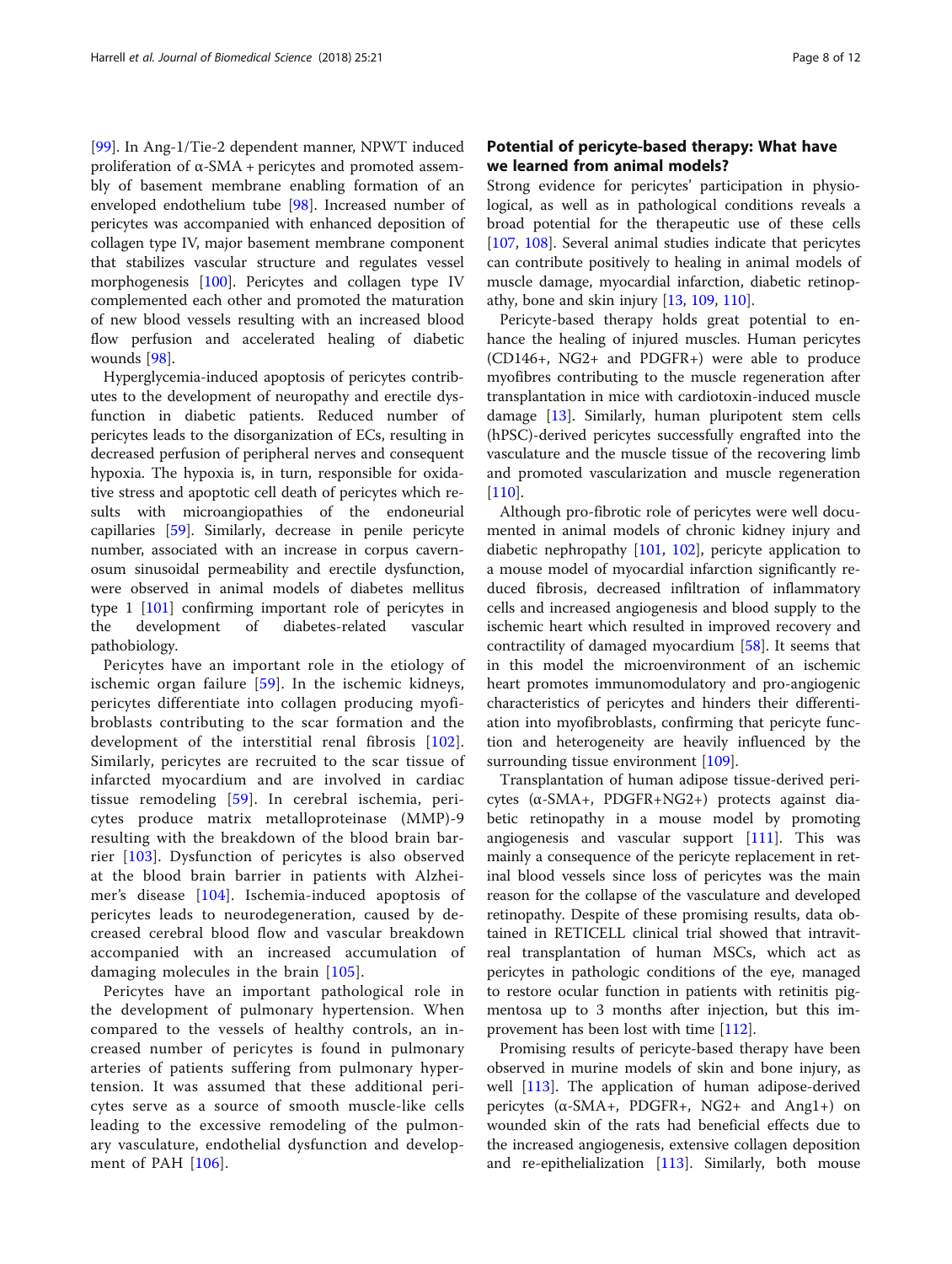<span id="page-8-0"></span>(CD146 + NG2 + CD45-) and human (CD146 + CD34- CD45-CD31-) adipose-derived pericytes enhanced bone healing and regeneration in mouse bone injury models [[114,](#page-11-0) [115](#page-11-0)].

# Conclusions

The body of knowledge illustrates the importance of pericytes in the regulation of homeostatic and healing processes in the body. The functions and capabilities of pericytes are impressive and, as yet, incompletely understood. Molecular mechanisms responsible for pericytemediated regulation of vascular stability, angiogenesis and blood flow are well known while their regenerative and immunomodulatory characteristics are still not completely revealed. An aberrant number or function of pericytes is associated with the development of fibrosis, diabetes-related complications, ischemic organ failure, pulmonary hypertension, Alzheimer's disease, tumor growth and metastasis. Recent in vivo studies show that the transplantation of pericytes can positively influence the healing of bone, muscle and skin and can support revascularization in a mouse model of diabetic retinopathy. However, the differences in their phenotype and function as well as the lack of standardized procedure for their isolation and characterization limit their use in clinical trials and until now pericytes were in regenerative medicine mainly used for repopulation of vascular grafts [[116\]](#page-11-0). Critical to further progress in clinical application of pericytes will be identification of tissue specific pericyte phenotype and function, validation and standardization of the procedure for their isolation that will enable establishment of precise clinical settings in which pericyte-based therapy will be efficiently applied. The first steps in this direction have recently been made. A new, clinical-grade method for isolation of NG2 expressing human pericytes from cadaveric kidneys has recently been described. Human kidney-derived pericytes, through the production of hepatocyte growth factor, induced accelerated repair in a tubular epithelial wound scratch assay in vitro and gave protection against the development of acute kidney injury in vivo [[117](#page-11-0)]. It can be expected that, based on these promising results, new protocols for isolation of tissue-specific pericytes will be established that will enable clinical application of pericytes in cell based therapy.

#### Abbreviations

AGEs: advanced glycation end-products; ECs: endothelial cells; Gli1: gliomaassociated oncogene; hPSC: human pluripotent stem cells; LFA-1: lymphocyte function-associated antigen 1; MMP: matrix metalloproteinase; MSCs: mesenchymal stem cells; NG2: nerve-glial antigen-2; NK: natural killer; PDGFRβ: platelet-derived growth factor receptor β; PD-L1: program death ligand; RGS5: the regulator of G-protein signaling-5; ROS: reactive oxygen species; Tbx18: T-box transcription factor TBX18; TGF-β: transforming growth factor beta; VCAM-1: vascular cell adhesion molecule 1; vSMCs: vascular smooth muscle cells; α-SMA: α-smooth muscle actin

#### Acknowledgments

Not Applicable.

#### Funding

This study was supported by Swiss National Science Foundation project (SCOPES IZ73Z0\_152454/1), Novartis foundation for medical-biological research (Grant No.16C197), Serbian Ministry of Science (ON175069 and ON175103) and Faculty of Medical Sciences University of Kragujevac (MP01/14).

#### Availability of data and materials

Not Applicable.

#### Authors' contributions

CRH, BSM, CF, AA, VD and VV wrote the different parts of the manuscript. AA draws the pictures included in this manuscript. VD and VV edited the manuscript. All authors read and approved the final manuscript.

#### Ethics approval and consent to participate

Not Applicable.

#### Consent for publication

The authors declare that this article is original and never been published before and not submitted to any other journal.

#### Competing interests

The authors declare that they have no competing interests.

### Publisher's Note

Springer Nature remains neutral with regard to jurisdictional claims in published maps and institutional affiliations.

#### Author details

<sup>1</sup> Regenerative Processing Plant, LLC, 34176 US Highway 19 N Palm Harbor, Palm Harbor, Florida, USA. <sup>2</sup> Department of Microbiology and immunology Center for Molecular Medicine and Stem Cell Research, University of Kragujevac, Serbia, Faculty of Medical Sciences, 69 Svetozar Markovic Street, Kragujevac 34000, Serbia. <sup>3</sup>University of Bern, Institute of Anatomy Baltzerstrasse 2, Bern, Switzerland.

#### Received: 6 November 2017 Accepted: 21 February 2018 Published online: 09 March 2018

#### References

- 1. Edelman DA, Jiang Y, Tyburski J, Wilson RF, Steffes C. Pericytes and their role in microvasculature homeostasis. J Surg Res. 2006;135:305–11.
- 2. Navarro R, Compte M, Álvarez-Vallina L, Sanz L. Immune regulation by Pericytes: modulating innate and adaptive immunity. Front Immunol. 2016; 7:480.
- 3. Zimmermann KW. Der Feinere Bau der Blutkapillaren. Z Anat Entwicklungsgesch. 1923;68:29–109.
- 4. Sims DE. The pericyte–a review. Tissue Cell. 1986;18:153–74.
- 5. Armulik A, Genové G, Betsholtz C. Pericytes: developmental, physiological, and pathological perspectives, problems, and promises. Dev Cell. 2011;21: 193–215.
- 6. Dias Moura Prazeres PH, Sena IFG, Borges IDT, de Azevedo PO, Andreotti JP, de Paiva AE, de Almeida VM, de Paula Guerra DA, Pinheiro Dos Santos GS, Mintz A, Delbono O, Birbrair A. Pericytes are heterogeneous in their origin within the same tissue. Dev Biol. 2017;427:6–11.
- 7. Yamazaki T, Nalbandian A, Uchida Y, Li W, Arnold TD, Kubota Y, Yamamoto S, Ema M, Mukouyama YS. Tissue myeloid progenitors differentiate into Pericytes through TGF-β signaling in developing skin vasculature. Cell Rep. 2017;18:2991–3004.
- 8. Hirschi KK, D'Amore PA. Pericytes in the microvasculature. Cardiovasc Res. 1996;32:687–98.
- 9. Crisan M, Huard J, Zheng B, Sun B, Yap S, Logar A, Giacobino JP, Casteilla L, Péault B. Purification and culture of human blood vesselassociated progenitor cells. Curr Protoc Stem Cell Biol. 2008;Chapter 2: Unit 2B21–2B.2.13.
- 10. Mogensen C, Bergner B, Wallner S, Ritter A, d'Avis S, Ninichuk V, Kameritsch P, Gloe T, Nagel W, Pohl U. Isolation and functional characterization of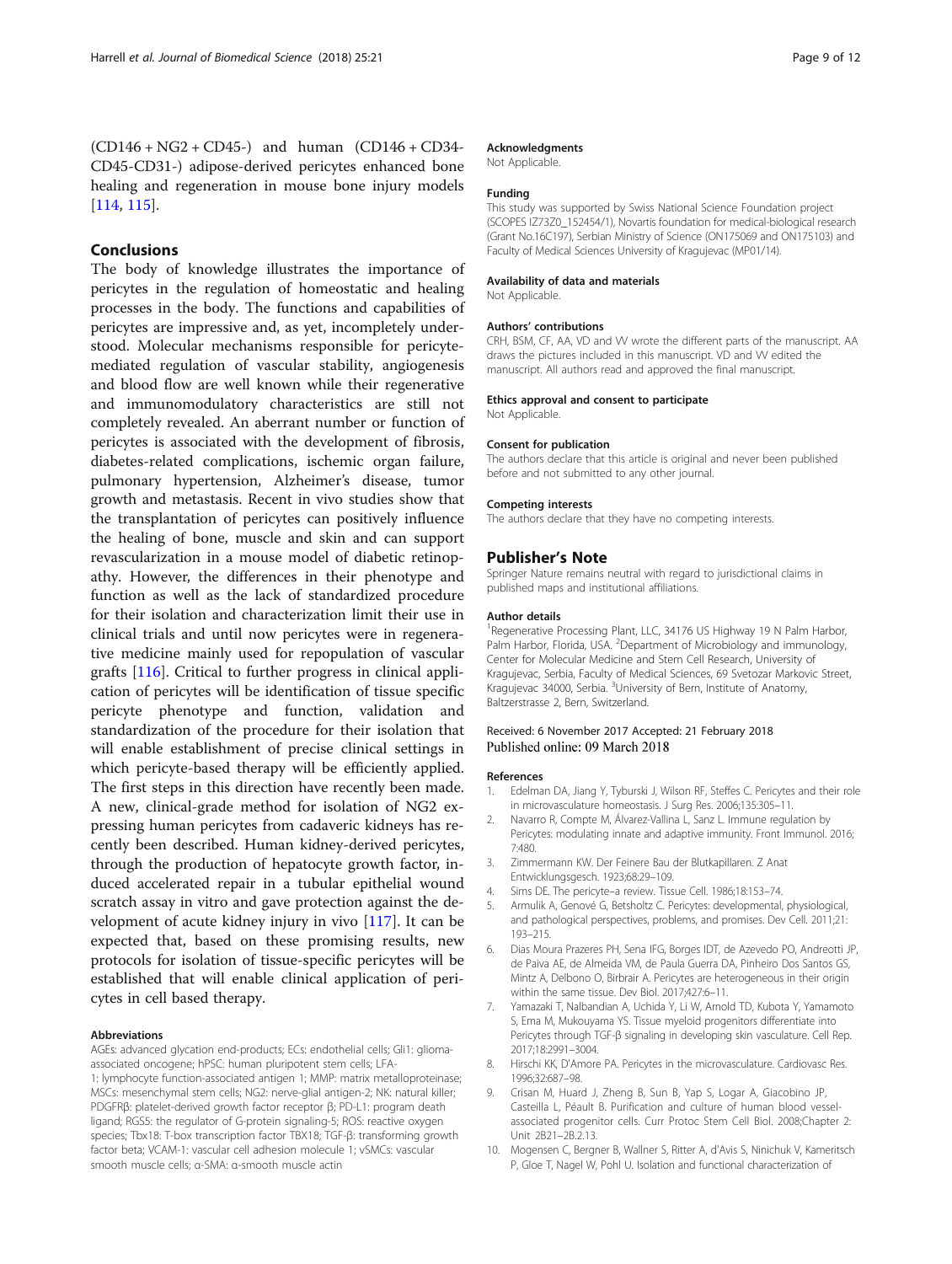<span id="page-9-0"></span>pericytes derived from hamster skeletal muscle. Acta Physiol [Oxf]. 2011;201: 413–26.

- 11. Winkler EA, Bell RD, Zlokovic BV. Pericyte-specific expression of PDGF beta receptor in mouse models with normal and deficient PDGF beta receptor signaling. Mol Neurodegener. 2010;5:32.
- 12. Huang FJ, You WK, Bonaldo P, Seyfried TN, Pasquale EB, Stallcup WB. Pericyte deficiencies lead to aberrant tumor vascularizaton in the brain of the NG2 null mouse. Dev Biol. 2010;344:1035–46.
- 13. Crisan M, Yap S, Casteilla L, Chen CW, Corselli M, Park TS, Andriolo G, Sun B, Zheng B, Zhang L, Norotte C, Teng PN, Traas J, Schugar R, Deasy BM, Badylak S, Buhring HJ, Giacobino JP, Lazzari L, Huard J, Péault B. A perivascular origin for mesenchymal stem cells in multiple human organs. Cell Stem Cell. 2008;3:301–13.
- 14. Gerhardt H, Betsholtz C. Endothelial-pericyte interactions in angiogenesis. Cell Tissue Res. 2003;314:15–23.
- 15. Kramann R, Schneider RK, DiRocco DP, Machado F, Fleig S, Bondzie PA, Henderson JM, Ebert BL, Humphreys BD. Perivascular Gli1+ progenitors are key contributors to injury-induced organ fibrosis. Cell Stem Cell. 2015;16:51– 66.
- 16. Kramann R, Wongboonsin J, Chang-Panesso M, Machado FG, Humphreys BD. Gli1(+) Pericyte loss induces capillary rarefaction and proximal tubular injury. J Am Soc Nephrol. 2017;28:776–84.
- 17. Guimarães-Camboa N, Cattaneo P, Sun Y, Moore-Morris T, Gu Y, Dalton ND, Rockenstein E, Masliah E, Peterson KL, Stallcup WB, Chen J, Evans SM. Pericytes of multiple organs do not behave as mesenchymal stem cells in vivo. Cell Stem Cell. 2017;20:345–59.
- 18. Soderblom C, Luo X, Blumenthal E, Bray E, Lyapichev K, Ramos J, Krishnan V, Lai-Hsu C, Park KK, Tsoulfas P, Lee JK. Perivascular fibroblasts form the fibrotic scar after contusive spinal cord injury. J Neurosci. 2013;33:13882–7.
- 19. Bondjers C, He L, Takemoto M, Norlin J, Asker N, Hellström M, Lindahl P, Betsholtz C. Microarray analysis of blood microvessels from PDGF-B and PDGF-Rbeta mutant mice identifies novel markers for brain pericytes. FASEB J. 2006;20:1703–5.
- 20. Trost A, Schroedl F, Lange S, Rivera FJ, Tempfer H, Korntner S, Stolt CC, Wegner M, Bogner B, Kaser-Eichberger A, Krefft K, Runge C, Aigner L, Reitsamer HA. Neural crest origin of retinal and choroidal pericytes. Invest Ophthalmol Vis Sci. 2013;54:7910–21.
- 21. Stefańska A, Péault B, Mullins JJ. Renal pericytes: multifunctional cells of the kidneys. Pflugers Arch. 2013;465:767–73.
- 22. Murray IR, Baily JE, Chen WCW, Dar A, Gonzalez ZN, Jensen AR, Petrigliano FA, Deb A, Henderson NC. Skeletal and cardiac muscle pericytes: functions and therapeutic potential. Pharmacol Ther. 2017;171:65–74.
- 23. Nehls V, Drenckhahn D. Heterogeneity of microvascular pericytes for smooth muscle type alpha-actin. J Cell Biol. 1991;113:147–54.
- 24. Mills SJ, Cowin AJ, Kaur P. Pericytes, mesenchymal stem cells and the wound healing process. Cell. 2013;2:621–34.
- 25. Gerhardt H, Wolburg H, Redies C. N-Cadherin mediates pericytic-endothelial interaction during brain angiogenesis in the chicken. Dev Dyn 2000;218: 472–479.
- 26. Strauss O, Phillips A, Ruggiero K, Bartlett A, Dunbar PR. Immunofluorescence identifies distinct subsets of endothelial cells in the human liver. Sci Rep. 2017;7:44356.
- 27. Lebrin F, Srun S, Raymond K, Martin S, van den Brink S, Freitas C, Bréant C, Mathivet T, Larrivée B, Thomas JL, Arthur HM, Westermann CJ, Disch F, Mager JJ, Snijder RJ, Eichmann A, Mummery CL. Thalidomide stimulates vessel maturation and reduces epistaxis in individuals with hereditary hemorrhagic telangiectasia. Nat Med. 2010;16:420–8.
- 28. Sundberg C, Kowanetz M, Brown LF, Detmar M, Dvorak HF. Stable expression of angiopoietin-1 and other markers by cultured pericytes: phenotypic similarities to a subpopulation of cells in maturing vessels during later stages of angiogenesis in vivo. Lab Investig. 2002;82:387–401.
- 29. Falcón BL, Hashizume H, Koumoutsakos P, Chou J, Bready JV, Coxon A, Oliner JD, McDonald DM. Contrasting actions of selective inhibitors of angiopoietin-1 and angiopoietin-2 on the normalization of tumor blood vessels. Am J Pathol. 2009;175:2159–70.
- 30. Gaengel K, Genové G, Armulik A, Betsholtz C. Endothelial-mural cell signaling in vascular development and angiogenesis. Arterioscler Thromb Vasc Biol. 2009;29:630–8.
- 31. Stratman AN, Schwindt AE, Malotte KM, Davis GE. Endothelial-derived PDGF-BB and HB-EGF coordinately regulate pericyte recruitment during vasculogenic tube assembly and stabilization. Blood. 2010;116:4720–30.
- 32. Song N, Huang Y, Shi H, Yuan S, Ding Y, Song X, Fu Y, Luo Y. Overexpression of platelet-derived growth factor-BB increases tumor pericyte content via stromal-derived factor-1alpha/CXCR4 axis. Cancer Res. 2009;69:6057–64.
- 33. Stratman AN, Davis MJ, Davis GE. VEGF and FGF prime vascular tube morphogenesis and sprouting directed by hematopoietic stem cell cytokines. Blood. 2011;117:3709–19.
- 34. Goumans MJ, Valdimarsdottir G, Itoh S, Rosendahl A, Sideras P, ten Dijke P. Balancing the activation state of the endothelium via two distinct TGF-beta type I receptors. EMBO J. 2002;21:1743–53.
- 35. Goumans MJ, Lebrin F, Valdimarsdottir G. Controlling the angiogenic switch: a balance between two distinct TGF-b receptor signaling pathways. Trends Cardiovasc Med. 2003;13:301–7.
- 36. Oh SP, Seki T, Goss KA, Imamura T, Yi Y, Donahoe PK, Li L, Miyazono K, ten Dijke P, Kim S, Li E. Activin receptor-like kinase 1 modulates transforming growth factor-beta 1 signaling in the regulation of angiogenesis. Proc Natl Acad Sci U S A. 2000;97:2626–31.
- 37. Cambier S, Gline S, Mu D, Collins R, Araya J, Dolganov G, Einheber S, Boudreau N, Nishimura SL. Integrin alpha[v]beta8-mediated activation of transforming growth factor-beta by perivascular astrocytes. an angiogenic control switch Am J Pathol. 2005;166:1883–94.
- 38. Sato Y, Rifkin DB. Inhibition of endothelial cell movement by pericytes and smooth muscle cells: activation of a latent transforming growth factor-beta 1-like molecule by plasmin during co-culture. J Cell Biol. 1989;109:309–15.
- Chappell JC, Bautch VL. Vascular development: genetic mechanisms and links to vascular disease. Curr Top Dev Biol. 2010;90:43–72.
- 40. Sainson RC, Harris AL. Regulation of angiogenesis by homotypic and heterotypic notch signalling in endothelial cells and pericytes: from basic research to potential therapies. Angiogenesis. 2008;11:41–51.
- 41. Li F, Lan Y, Wang Y, Wang J, Yang G, Meng F, Han H, Meng A, Wang Y, Yang X. Endothelial Smad4 maintains cerebrovascular integrity by activating N-cadherin through cooperation with notch. Dev Cell. 2011;20:291–302.
- 42. Liu H, Kennard S, Lilly B. NOTCH3 expression is induced in mural cells through an autoregulatory loop that requires endothelial-expressed JAGGED1. Circ Res. 2009;104:466–75.
- 43. Stratman AN, Malotte KM, Mahan RD, Davis MJ, Davis GE. Pericyte recruitment during vasculogenic tube assembly stimulates endothelial basement membrane matrix formation. Blood. 2009;114:5091–101.
- 44. Tilton RG, Kilo C, Williamson JR. Pericyte-endothelial relationships in cardiac and skeletal muscle capillaries. Microvasc Res. 1979;18:325–35.
- 45. Shepro D, Morel NM. Pericyte physiology. FASEB J. 1993;7:1031–8.
- 46. Larsson E, Fredlund Fuchs P, Heldin J, Barkefors I, Bondjers C, Genové G, Arrondel C, Gerwins P, Kurschat C, Schermer B, Benzing T, Harvey SJ, Kreuger J, Lindahl P. Discovery of microvascular miRNAs using public gene expression data: miR-145 is expressed in pericytes and is a regulator of Fli1. Genome Med. 2009;1:108.
- 47. Lee S, Zeiger A, Maloney JM, Kotecki M, Van Vliet KJ, Herman IM. Pericyte actomyosin-mediated contraction at the cell-material interface can modulate the microvascular niche. J Phys Condens Matter. 2010;22:194115.
- 48. Zeiger AS, Liu FD, Durham JT, Jagielska A, Mahmoodian R, Van Vliet KJ, Herman IM. Static mechanical strain induces capillary endothelial cell cycle re-entry and sprouting. Phys Biol. 2016;13:046006.
- 49. Dolan JM, Meng H, Sim FJ, Kolega J. Differential gene expression by endothelial cells under positive and negative streamwise gradients of high wall shear stress. Am J Physiol Cell Physiol. 2013;305:C854–66.
- 50. Schrimpf C, Koppen T, Duffield JS, Böer U, David S, Ziegler W, Haverich A, Teebken OE, Wilhelmi M. TIMP3 is regulated by Pericytes upon shear stress detection leading to a modified endothelial cell response. Eur J Vasc Endovasc Surg. 2017;54:524–33.
- 51. Demolli S, Doddaballapur A, Devraj K, Stark K, Manavski Y, Eckart A, Zehendner CM, Lucas T, Korff T, Hecker M, Massberg S, Liebner S, Kaluza D, Boon RA, Dimmeler S. Shear stress-regulated miR-27b controls pericyte recruitment by repressing SEMA6A and SEMA6D. Cardiovasc Res. 2017;113: 681–91.
- 52. Djonov V, Baum O, Burri PH. Vascular remodeling by intussusceptive angiogenesis. Cell Tissue Res. 2003;314:107–17.
- 53. Djonov VG, Kurz H, Burri PH. Optimality in the developing vascular system: branching remodeling by means of intussusception as an efficient adaptation mechanism. Dev Dyn. 2002;224:391–402.
- 54. Djonov V, Schmid M, Tschanz SA, Burri PH. Intussusceptive angiogenesis: its role in embryonic vascular network formation. Circ Res. 2000;86:286–92.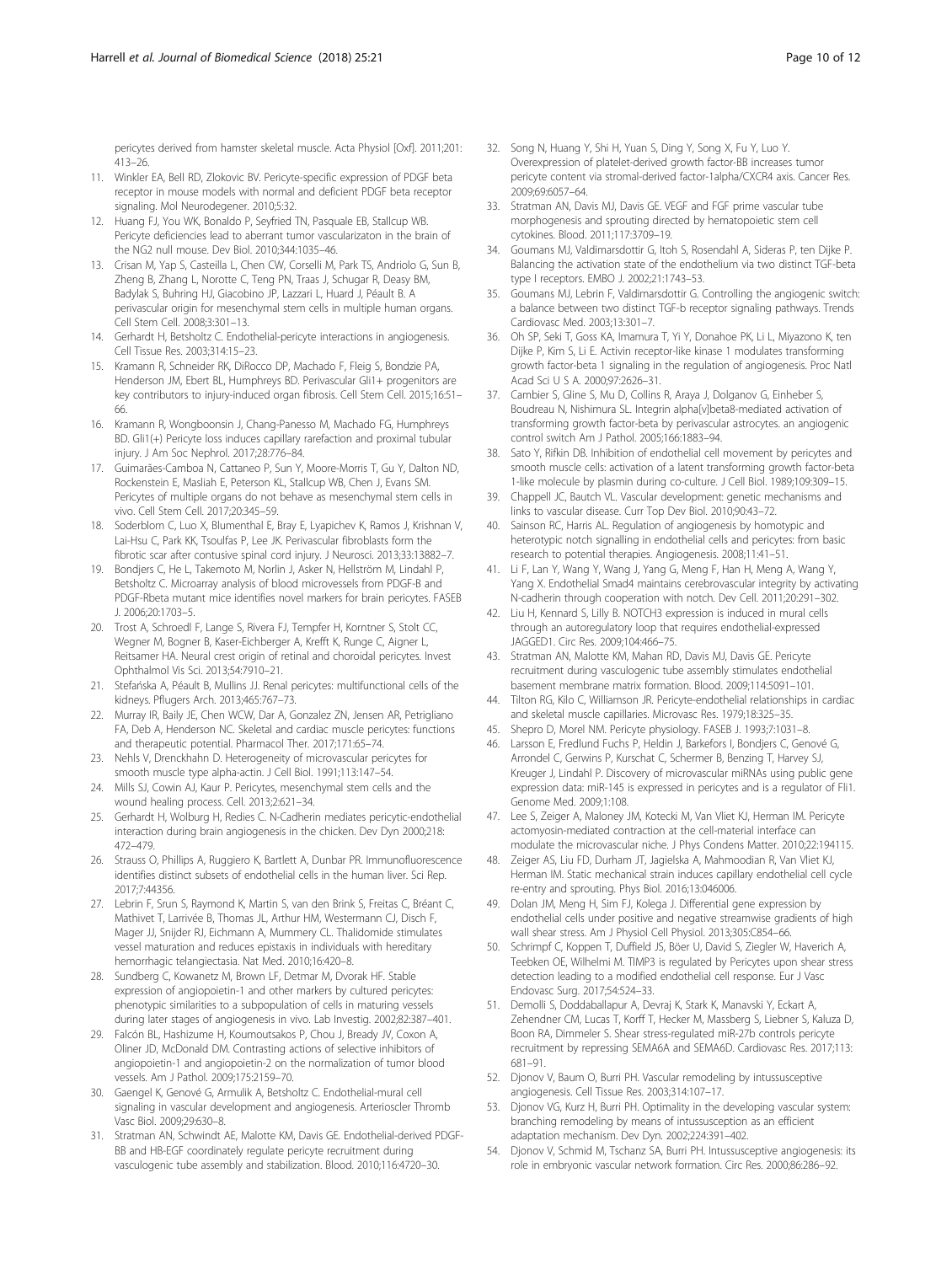- <span id="page-10-0"></span>55. Gianni-Barrera R, Bartolomeo M, Vollmar B, Djonov V, Banfi A. Split for the cure: VEGF, PDGF-BB and intussusception in therapeutic angiogenesis. Biochem Soc Trans. 2014;42:1637–42.
- 56. Proebstl D, Voisin MB, Woodfin A, Whiteford J, D'Acquisto F, Jones GE, Rowe D, Nourshargh S. Pericytes support neutrophil subendothelial cell crawling and breaching of venular walls in vivo. J Exp Med. 2012;209:1219–34.
- 57. Wang S, Cao C, Chen Z, Bankaitis V, Tzima E, Sheibani N, Burridge K. Pericytes regulate vascular basement membrane remodeling and govern neutrophil extravasation during inflammation. PLoS One. 2012;7:e45499.
- 58. Chen CW, Okada M, Proto JD, Gao X, Sekiya N, Beckman SA, Corselli M, Crisan M, Saparov A, Tobita K, Péault B, Huard J. Human pericytes for ischemic heart repair. Stem Cells. 2013;31:305–16.
- 59. Ferland-McCollough D, Slater S, Richard J, Reni C, Mangialardi G. Pericytes, an overlooked player in vascular pathobiology. Pharmacol Ther. 2017;171: 30–42.
- 60. Armulik A, Abramsson A, Betsholtz C. Endothelial/pericyte interactions. Circ Res. 2005;97:512–23.
- 61. Corselli M, Chin CJ, Parekh C, Sahaghian A, Wang W, Ge S, Evseenko D, Wang X, Montelatici E, Lazzari L, Crooks GM, Péault B. Perivascular support of human hematopoietic stem/progenitor cells. Blood. 2013;121:2891–901.
- 62. Kitano M, Bloomston PM. Hepatic Stellate Cells and microRNAs in Pathogenesis of Liver Fibrosis. J Clin Med. 2016; 5. pii: E38.
- 63. Liu R, Lauridsen HM, Amezquita RA, Pierce RW, Jane-Wit D, Fang C, Pellowe AS, Kirkiles-Smith NC, Gonzalez AL, Pober JS. IL-17 promotes neutrophilmediated immunity by activating microvascular Pericytes and not endothelium. J Immunol. 2016;197:2400–8.
- 64. Griffith JW, Sokol CL, Luster AD. Chemokines and chemokine receptors: positioning cells for host defense and immunity. Annu Rev Immunol. 2014; 32:659–702.
- 65. Gatheral T, Reed DM, Moreno L, Gough PJ, Votta BJ, Sehon CA, Rickard DJ, Bertin J, Lim E, Nicholson AG, Mitchell JA. A key role for the endothelium in NOD1 mediated vascular inflammation: comparison to TLR4 responses. PLoS One. 2012;7:e42386.
- 66. Tu Z, Li Y, Smith DS, Sheibani N, Huang S, Kern T, Lin F. Retinal pericytes inhibit activated T cell proliferation. Invest Ophthalmol Vis Sci. 2011;52:9005– 10.
- 67. Domev H, Milkov I, Itskovitz-Eldor J, Dar A. Immunoevasive pericytes from human pluripotent stem cells preferentially modulate induction of allogeneic regulatory T cells. Stem Cells Transl Med. 2014;3:1169–81.
- 68. de Souza LE, Malta TM, Kashima Haddad S, Covas DT. Mesenchymal stem cells and Pericytes: to what extent are they related? Stem Cells Dev. 2016; 25:1843–52.
- 69. Gazdic M, Simovic Markovic B, Vucicevic L, Nikolic T, Djonov V, Arsenijevic N, Trajkovic V, Lukic ML, Volarevic V. Mesenchymal stem cells protect from acute liver injury by attenuating hepatotoxicity of liver natural killer T cells in an inducible nitric oxide synthase- and indoleamine 2,3-dioxygenasedependent manner. J Tissue Eng Regen Med 2017 May 9. doi: [https://doi.](https://doi.org/10.1002/term.2452) [org/10.1002/term.2452](https://doi.org/10.1002/term.2452)
- 70. Milosavljevic N, Gazdic M, Simovic Markovic B, Arsenijevic A, Nurkovic J, Dolicanin Z, Djonov V, Lukic ML, Volarevic V. Mesenchymal stem cells attenuate acute liver injury by altering ratio between interleukin 17 producing and regulatory natural killer T cells. Liver Transpl. 2017;23:1040– 50.
- 71. Volarevic V, Gazdic M, Simovic Markovic B, Jovicic N, Djonov V, Arsenijevic N. Mesenchymal stem cell-derived factors: Immuno-modulatory effects and therapeutic potential. Biofactors. 2017;43:633–44.
- 72. Simovic Markovic B, Gazdic M, Arsenijevic A, Jovicic N, Jeremic J, Djonov V, Arsenijevic N, Lukic ML, Volarevic V. Mesenchymal stem cells attenuate cisplatin-induced nephrotoxicity in iNOS-dependent manner. Stem Cells Int. 2017;2017:1315378.
- 73. Wong SP, Rowley JE, Redpath AN, Tilman JD, Fellous TG, Johnson JR. Pericytes, mesenchymal stem cells and their contributions to tissue repair. Pharmacol Ther. 2015;151:107–20.
- 74. Morikawa S, Baluk P, Kaidoh T, Haskell A, Jain RK, McDonald DM. Abnormalities in pericytes on blood vessels and endothelial sprouts in tumors. Am J Pathol. 2002;160:985–1000.
- 75. Ruoslahti E. Specialization of tumour vasculature. Nat Rev Cancer. 2002;2:83–  $90^{\circ}$
- 76. Baluk P, Morikawa S, Haskell A, Mancuso M, McDonald DM. Abnormalities of basement membrane on blood vessels and endothelial sprouts in tumors. Am J Pathol. 2003;163:1801–15.
- 77. Hashizume H, Baluk P, Morikawa S, McLean JW, Thurston G, Roberge S, Jain RK, McDonald DM. Openings between defective endothelial cells explain tumor vessel leakiness. Am J Pathol. 2000;156:1363–80.
- 78. Hellström M, Gerhardt H, Kalén M, Li X, Eriksson U, Wolburg H, Betsholtz C. Lack of pericytes leads to endothelial hyperplasia and abnormal vascular morphogenesis. J Cell Biol. 2001;153:543–53.
- 79. Popescu FC, Busuioc CJ, Mogoşanu GD, Pop OT, Pârvănescu H, Lascăr I, Nicolae CI, Mogoantă L. Pericytes and myofibroblasts reaction in experimental thermal third degree skin burns. Romanian J Morphol Embryol. 2011;52(3 Suppl):1011–7.
- 80. Kisseleva T, Brenner DA. Mechanisms of fibrogenesis. Exp Biol Med [Maywood]. 2008;233:109–22.
- 81. Fabris L, Strazzabosco M. Epithelial-mesenchymal interactions in biliary diseases. Semin Liver Dis. 2011;31:11–32.
- 82. Schrimpf C, Duffield JS. Mechanisms of fibrosis: the role of the pericyte. Curr Opin Nephrol Hypertens. 2011;20:297–305.
- 83. Mahoney WM Jr, Fleming JN, Schwartz SM. A unifying hypothesis for scleroderma: identifying a target cell for scleroderma. Curr Rheumatol Rep 2011;13:28–36.
- 84. Wei J, Bhattacharyya S, Tourtellotte WG, Varga J. Fibrosis in systemic sclerosis: emerging concepts and implications for targeted therapy. Autoimmun Rev. 2011;10:267–75.
- 85. Bijkerk R, de Bruin RG, van Solingen C, van Gils JM, Duijs JM, van der Veer EP, Rabelink TJ, Humphreys BD, van Zonneveld AJ. Silencing of microRNA-132 reduces renal fibrosis by selectively inhibiting myofibroblast proliferation. Kidney Int. 2016;89:1268–80.
- 86. Abramsson A, Berlin O, Papayan H, Paulin D, Shani M, Betsholtz C. Analysis of mural cell recruitment to tumor vessels. Circulation. 2002;105:112–7.
- 87. Nolan-Stevaux O, Truitt MC, Pahler JC, Olson P, Guinto C, Lee DC, Hanahan D. Differential contribution to neuroendocrine tumorigenesis of parallel egfr signaling in cancer cells and pericytes. Genes Cancer. 2010;1:125–41.
- Hanahan D, Weinberg RA. Hallmarks of cancer: the next generation. Cell. 2011;144:646–74.
- 89. Hlushchuk R, Barré S, Djonov V. Morphological aspects of tumor angiogenesis. Methods Mol Biol. 2016;1464:13–24.
- 90. Winkler F, Kozin SV, Tong RT, Chae SS, Booth MF, Garkavtsev I, Xu L, Hicklin DJ, Fukumura D, di Tomaso E, Munn LL, Jain RK. Kinetics of vascular normalization by VEGFR2 blockade governs brain tumor response to radiation: role of oxygenation, angiopoietin-1, and matrix metalloproteinases. Cancer Cell 2004;6:553–563.
- 91. Jain RK. Normalization of tumor vasculature: an emerging concept in antiangiogenic therapy. Science. 2005;307:58–62.
- 92. Assero G, Lupo G, Anfuso CD, Ragusa N, Alberghina M. High glucose and advanced glycation end products induce phospholipid hydrolysis and phospholipid enzyme inhibition in bovine retinal pericytes. Biochim Biophys Acta. 2001;1533:128–40.
- 93. Caporali A, Meloni M, Nailor A, Mitić T, Shantikumar S, Riu F, Sala-Newby GB, Rose L, Besnier M, Katare R, Voellenkle C, Verkade P, Martelli F, Madeddu P, Emanueli C. p75(NTR)-dependent activation of NF-κB regulates microRNA-503 transcription and pericyte-endothelial crosstalk in diabetes after limb ischaemia. Nat Commun. 2015;6:8024.
- 94. Cheung N, Mitchell P, Wong TY. Diabetic retinopathy. Lancet. 2010;376:124– 36.
- 95. Iglesias-de la Cruz MC, Ziyadeh FN, Isono M, Kouahou M, Han DC, Kalluri R, Mundel P, Chen S. Effects of high glucose and TGF-beta1 on the expression of collagen IV and vascular endothelial growth factor in mouse podocytes. Kidney Int. 2002;62:901–13.
- 96. O'Donovan HC, Hickey F, Brazil DP, Kavanagh DH, Oliver N, Martin F, Godson C, Crean J. Connective tissue growth factor antagonizes transforming growth factor-β1/Smad signalling in renal mesangial cells. Biochem J. 2012;441:499–510.
- 97. Medina A, Scott PG, Ghahary A, Tredget EE. Pathophysiology of chronic nonhealing wounds. J Burn Care Rehabil. 2005;26:306–19.
- 98. Ma Z, Li Z, Shou K, Jian C, Li P, Niu Y, Qi B, Yu A. Negative pressure wound therapy: regulating blood flow perfusion and microvessel maturation through microvascular pericytes. Int J Mol Med. 2017;40:1415–25.
- 99. Kim KE, Cho CH, Kim HZ, Baluk P, McDonald DM, Koh GY. In vivo actions of angiopoietins on quiescent and remodeling blood and lymphatic vessels in mouse airways and skin. Arterioscler Thromb Vasc Biol. 2007;27:564–70.
- 100. Tahajjodi SS, Amerion M, Mahdavi Shahri N, Jalali M, Nikravesh MR. The effect of maternal nicotine on basement membrane collagen IV of brain